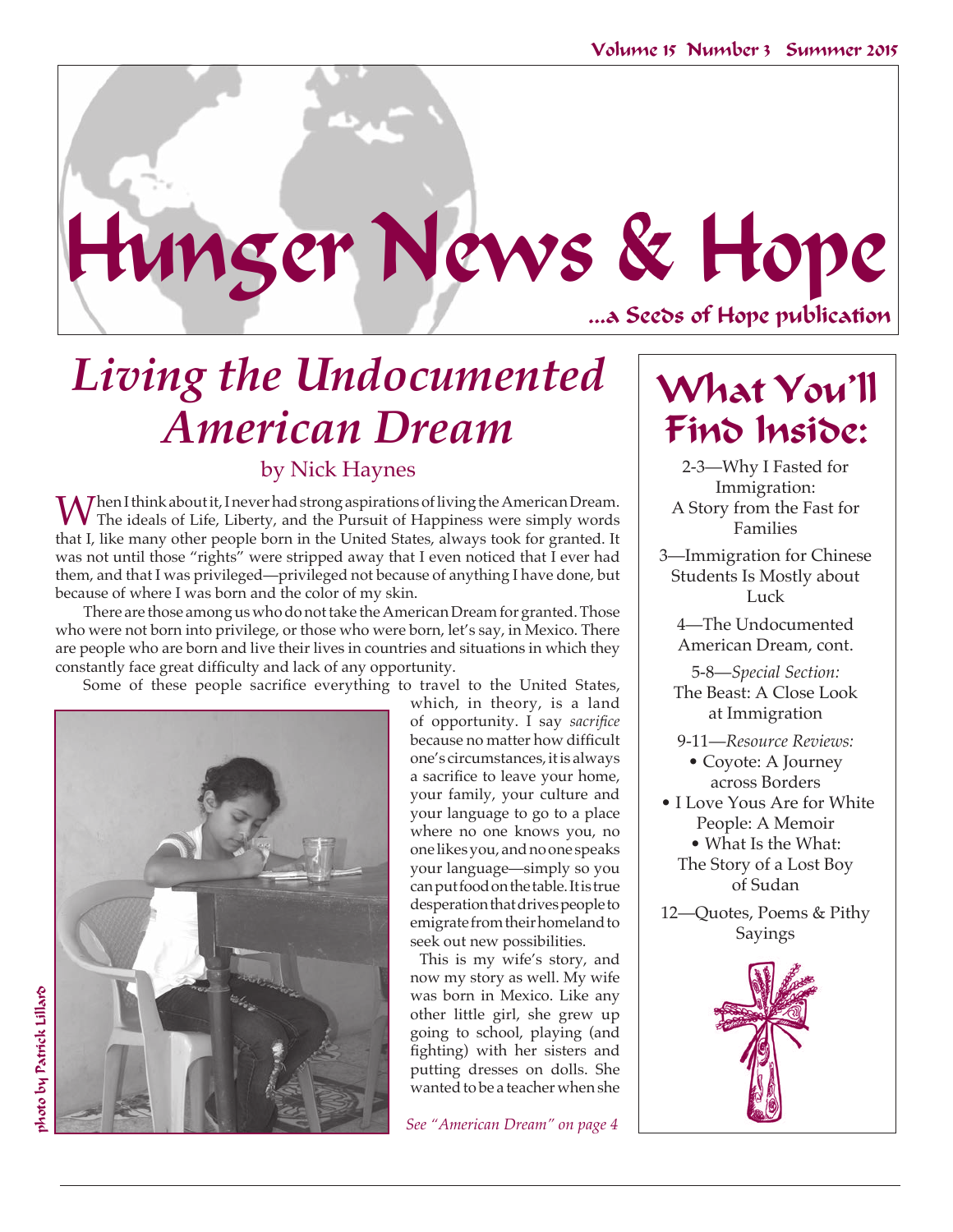# *Why I Fasted for Immigration Reform*

# by Patrick Carolan

*Editor's note: In late 2013, a vast network of Catholic leaders organized a hunger fast in Washington, DC, to bring attention in the US political arena to the need for immigration reform. They were soon joined by many other faith communities. A handful of participants began in a tent on the Capitol mall, but the movement grew rapidly. The fast soon captured national attention, and even President Barack Obama joined the participants in December.* 

*Early the next year, the group launched a "Fast for Families Tour and Caravan: A Call for Immigration Reform and Citizenship," traveling to 130 cities on southern and northern routes, to meet with members of the US House of Representatives who sit on committees connected with immigration.* 

*The Franciscan Action Network (FAN) was a key player in these activities. Patrick Carolan is FAN's executive director. Below are Patick's thoughts about the event and why it was important.* 

 $N$  hat is our faith—our words and our history—worth if not translated into action, sacrifice and redemption?" This is the first line of the statement that was issued by participants in Fast for Families on Nov. 12, 2013, the first day of the 30-day hunger fast for immigration reform.

It sums up why we were fasting. Jesus tells us that, to love God, we must love our neighbor, and to love our neighbour, we must be willing to sacrifice everything. I joined the fast on the first day and, on and off, fasted for 13 days. I finished

with a seven-day fast. We were joined by many fasters from all faiths and backgrounds, including Franciscans from across the country (and around the world).

A powerful spiritual transformation took place in the tent we had constructed on the Capitol Mall. We started out as six fasters. By the last day, almost 200 people had come to the tent—some for a day or more, and three for 22 days.

More than 10,000 people joined us as solidarity fasters across the country. We even heard from a congregation of Franciscan Sisters in Zambia who told us they were joining us in fasting. What started with that small group in 2013 continues as a movement for change.

Each morning, the fasters formed a circle in the tent to pray and share their stories. They came from all walks of life–from national labor and faith leaders to community organizers to undocumented immigrants.

There was even an environmental activist. When he was asked why he was there, he replied, "As someone who believes all social justice issues are interrelated, and that we are all members of the same human family, I felt moved to take a stand for 11 million of our immigrant brothers and sisters, many of whose families are being painfully ripped apart by an inhumane immigration system that flies in the face of our nation's immigrant history and the bedrock American value of justice for all."



 **My reason for fasting starts with a very simple answer: it is how I practice my faith.** As the first line of our statement says, "what is our faith worth if not translated into action? " As a Catholic, I feel that we are not practicing our faith if all we are doing is going to Mass on Sunday.

St. Francis taught us to preach the Gospel and use words only when necessary. Fasting for peace and justice is part of the Catholic Franciscan tradition.

**The second reason I joined the fast was because of the stories that I heard** from

*Left: Participants in the Fast for Families stayed in a tent on the Capitol Mall in Washington, DC for 30 days. From left: Eliseo Medina, who organized the fast; Scott Wright, executive director of the Columban Center for Advocacy and Outreach (a ministry of the Missionary Society of St. Columban); and Patrick Carolan, executive director of the Franciscan Action Network. Photo courtesy of Patrick Carolan.*

Hunger News & Hope 2 Summer 2015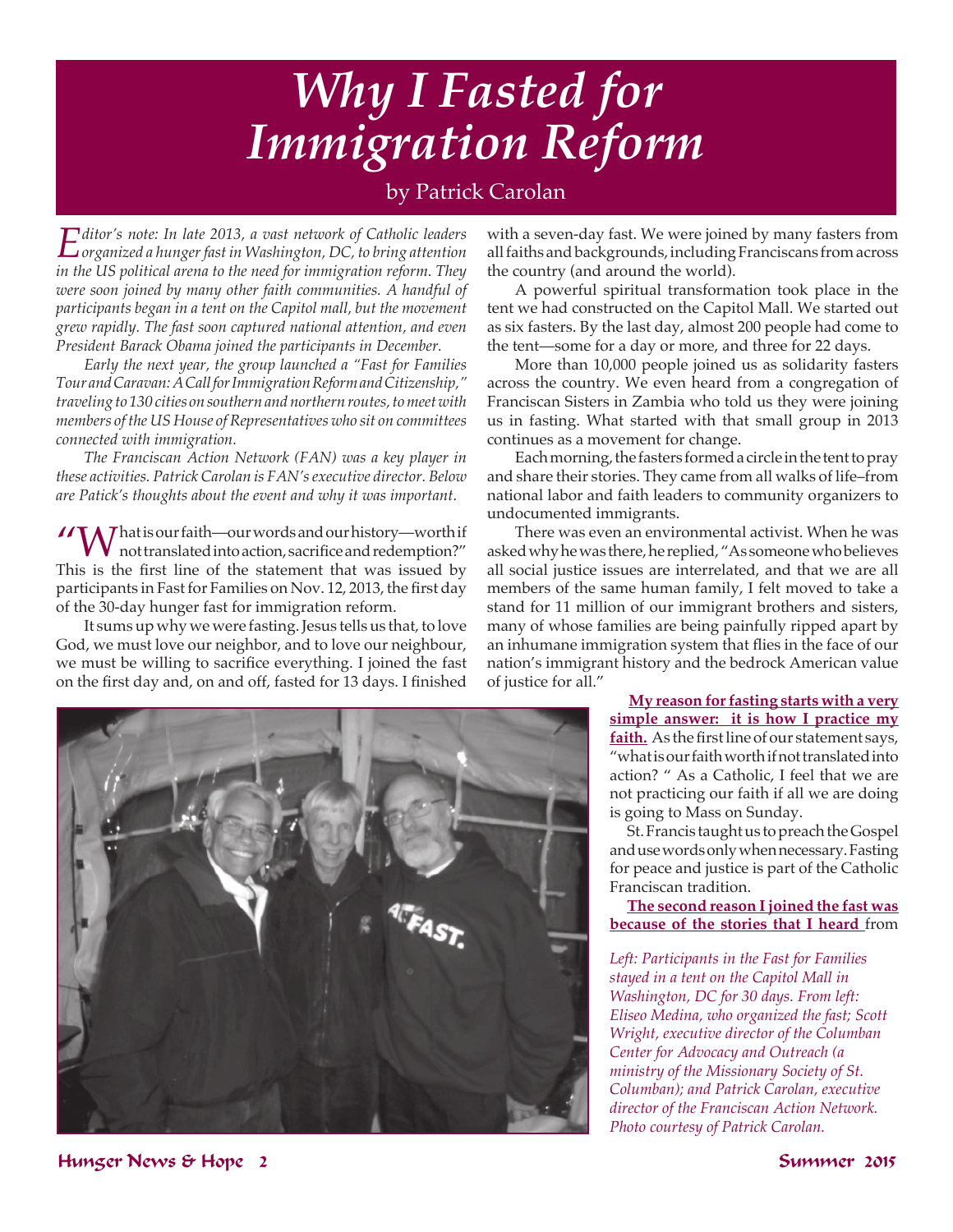fasters like Lucy and Gina, about their experiences crossing the desert and having families ripped apart. Or the story we heard one evening from a woman who talked about crossing the desert with her husband to seek a better life. They would have preferred to come to the US legally, but there was no possibility of that.

They worked hard and had two children. One day her husband did not come home. When the woman checked she found out he had been caught up in an ICE (US Immigration and Customs Enforcement) raid and arrested. He was deported, leaving her alone with their two young children.

She told us that, every night when she is putting her children to bed, they look at her and ask: "Mommy, when is Poppy coming home?" She looked at us with tears in her eyes and said,*"Que les puedo decir?"* ("What can I say?)

**My other reason for fasting is because my parents were**  immigrants. They came to the US in 1950 from Ireland on a visitor's visa. They had one child, another on the way, almost no education and no money. Eventually they were able to get a green card and become citizens.

I asked my mother why they gave up everything they had, to come to a new land where they had nothing. She told me she had a dream that her children could have a better life. My mother was blessed to live long enough to see her dream come true. She always reminded me that I had a responsibility to work for justice, so that other mothers and fathers get the chance to see their dreams of a better life for their children come true.

My mom used to say: "Remember, this is not our land or country; it is God's Earth. We are all immigrants, and if we expect God to welcome us home, then we had better welcome all God's children into our country and home."

I fasted because, if my mother were alive today, she would have been in the tent fasting.

Together we created sacred space and a significant movement, but that is not enough. We must continue until

*My mom used to say: "Remember, this is not our land or country; it is God's Earth. We are all immigrants, and if we expect God to welcome us home, then we had better welcome all God's children into our country and home."* 

every inch of this wondrous Earth, every creature and all creation, are considered sacred. As a Christian, I often ask people a simple question: "Do you think Jesus came with a building plan or an evacuation plan?"

When the entire Universe is considered hallowed ground, and all creation is considered sacred, only then will we be following the teachings of Jesus and building the kingdom of heaven on Earth.

> Peace and All Good, Patrick

# *Immigration for Chinese Students is Mostly about Luck* by Poplar Yuan

I United States. It often doesn't matter how good your grade **T**t takes a Chinese student a long time to "settle down" in the point average is, or how good your employer is. Many times, it is all about luck.

I believe that most Chinese students in the US pay a lot to earn a degree and find a good job. When I say "a lot," I don't only mean money; I also refer to extra efforts to learn and fit into American culture. I've tried to do everything I can, during my five years in the US, to build my life. A number of scholarships, a number of awards and some very good work reference letters suggest that my efforts have been approved.

However, based on immigration rules, I couldn't have stayed more than three months after I graduated from college if I didn't have a job. So I started looking for jobs a long time before most of my American friends. Some of them didn't understand why I started looking for jobs a year before graduation.

During my job search, several companies were interested in hiring me, until I said that I needed them to sponsor a work VISA<sup>1</sup> for me. Since I didn't have a green card,<sup>2</sup> I had to narrow my search to Asian companies that might understand my situation. Several managers, and even CEOs, said they just didn't want to get involved with immigration issues.

Many international graduates find good jobs, but more of them are forced to go back home. They might be more qualified than the others, but they just don't have the luck.

I was lucky to find my first job in just one month after I graduated. Before long, I realized that I was not really fit for that position, but I was too scared to quit, since I wouldn't have much time to find another job. The second job I got, where I work now, has a low pay rate, but it helped me to get a work VISA in time.

Every year, international students get a one-time chance to apply for a work VISA, and that's in April. At that time, the students go through a lottery process. Undergraduate students get a 30-percent chance, and graduate students get a 40-percent chance to have their files reviewed by the government. If your file doesn't get picked up, you miss your chance.

I was lucky enough to get through the lottery process, but a work VISA is only good for three years. You can receive a work VISA twice; then you have to find an employer who can apply for a green card for you. After that, Chinese immigrants have to wait more than four years to get them approved. It can take a Chinese graduate 10 years to receive a green card.

During the application process, you can't change your job. This means that sometimes the manager knows you can't leave the company and will take advantage of you or will overlook you for a promotion.

*See "Chinese Students" on page 11*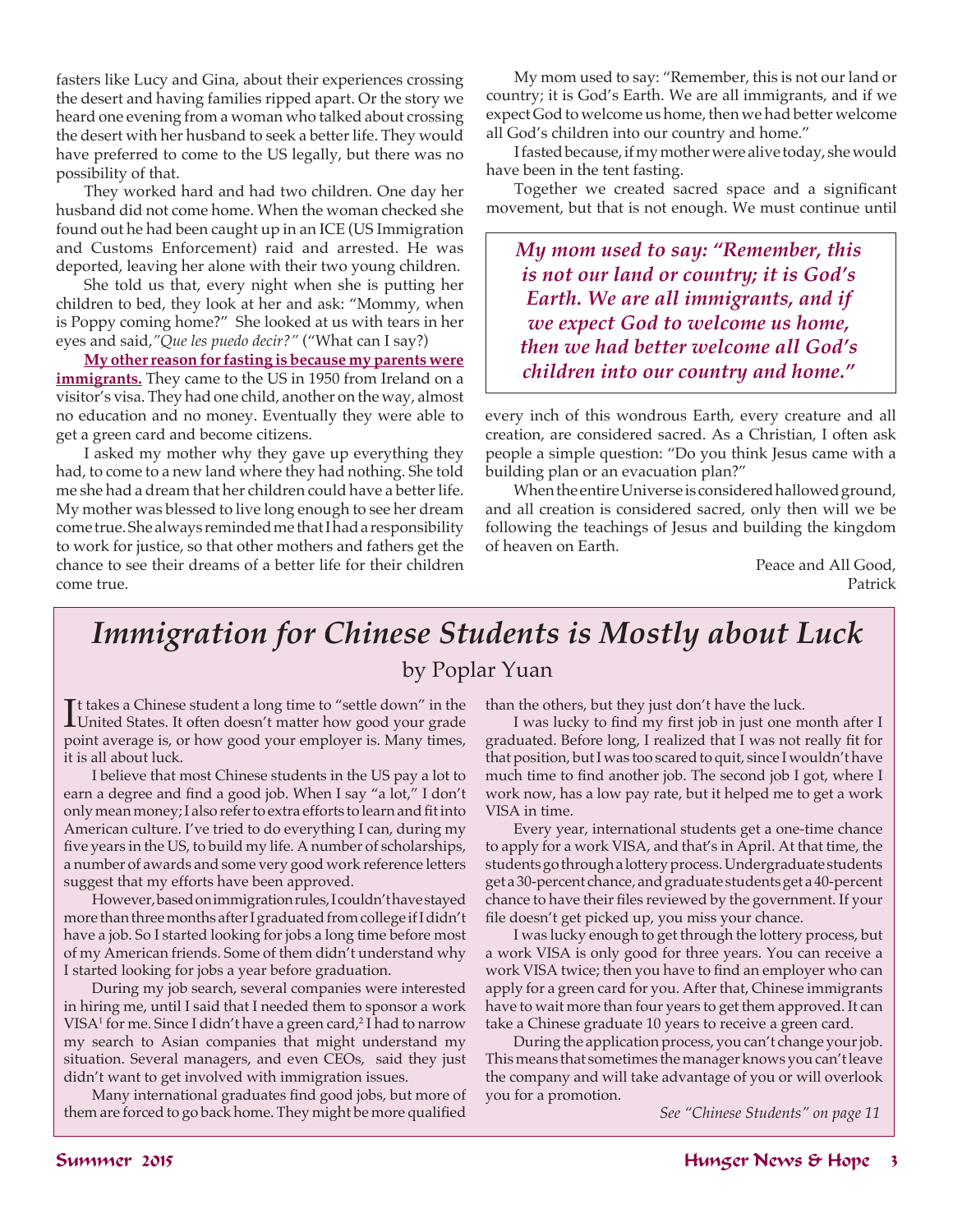# **American Dream,**  *continued from page 1*

grew up. She had a blackboard and often pretended that she was teacher.

Then, one day, shortly after the implementation of NAFTA (the North American Free Trade Agreement), her dad lost his job. For several months, the family coped with his unemployment with the little money he earned from selling lotions on the street. But this was no way to support a family of five.

Eventually, my wife's father made the courageous, but difficult, decision to move to the United States for work. They had applied for a visa several months earlier, but the wait was more than 20 years. So he came anyway, without a visa.

After a year of separation, my wife's parents made the most difficult decision of their lives. Her mom packed up the family (I say *packed* because it is a common expression; they actually came with nothing), said goodbye to friends and loved ones and made the long, dangerous journey to the United States. They hired a man to take my wife, her mother and two sisters across the river and deliver them to Waco, Texas.

This man could have abused them, robbed them or abandoned them This happens to many families. My wife was fortunate. And so began their glorious life of living in the shadows in the land of opportunity.

Living in the United States was not easy. My wife was ridiculed because she couldn't speak English. She was told that she always had to lie, always had to hide her true situation. The life of an undocumented teenager trying to stay under the radar is a lonely and isolated life. Yet they were grateful because the family was together, and they had food to eat.

My wife grew up in the Waco school system. She eventually learned to speak English, perfectly. In order to survive, she had to work. In order to work, she had to claim that she had work authorization. She eventually went to college, earned an associate's degree and began attending church.

This is where I come in.

My wife and I met in the spring of 2006 through a small group in our church. We fell in love, and were married in May 2007. Like many other naïve Americans, I was under the impression that if an immigrant, like my wife, married a US citizen, like myself, then she could automatically become a US citizen too.

How wrong I was. The problem is that our immigration system is antiquated, broken and incredibly complex. To make a long story short, my wife was eventually able to become a Legal Permanent Resident—although it was an arduous journey that forced us to endure three months of separation, while she was sent back to Mexico as part of the process.

Because of this status, she can now work legally, have a driver's license and a mortgage. Our lives are fairly normal.

The problem came when we applied for my wife to become a US citizen. We have now been told that, because of a box my wife checked on a form when she was working without authorization, she cannot become a US citizen and will eventually be deported. There is no other option; she will never qualify for any type of immigration benefit in the United States without a change in the law.

Let me be clear about the brokenness of our immigration system: if my wife had robbed a bank, there might be a path for her. If she had murdered someone, there might still be a way for her to become a US citizen. But because she did what she had to do, and went to work to put food on the table for her family, in the only land she calls home, where she was raised from childhood, she will never be able to become a US citizen.

Our family now faces eventual exile. When we have children, they will be US citizens, but their mother still will face deportation. Despite being a US citizen, I am not free. I cannot live the American Dream.

It is difficult to describe, but try to imagine if you can. Though we try our best to live normal lives, the fear and threat of separation and deportation constantly hangs over our heads.

*Let me be clear about the brokenness of our immigration system: if my wife had robbed a bank, there might be a path for her. If she had murdered someone, there might still be a way for her to become a US citizen.* 

Just for the record, I am unconditionally committed to my wife, and I have absolutely no regrets about loving and spending my life with this woman. When she is deported, I will be deported as well. That means no more holidays with family. We may lose our house, our jobs and everything we hold dear, except each other.

Unfortunately, our story is not unique. Today in the United States, thousands, if not millions, of citizens and their immigrant families are dealing with our broken immigration laws. Wives are being taken from their husbands, and parents from their children, and they are deported. Our immigration system is broken and it needs to change.

My challenge to you is this: When you think about immigrants, think about my wife and our story. Think about how this problem is affecting our community. We are your neighbors, your coworkers. We worship beside you in church.

Also, think about why it is that you deserve the privilege of US citizenship and others do not. What did you do to earn your citizenship? My wife has done everything to earn hers. I have done nothing.

If you would like to do something about this, contact your representatives in Congress. Tell them to fix our broken immigration system, to stop separating families and to allow people like my wife to become US citizens, so they can stay in the only land they call home.

*—Nick and Eloisa Haynes both work at Baylor University in Waco, TX. Nick has lived in Waco since 2000. Eloisa immigrated to the United States from Mexico and has lived in Waco for 20 years. They have been married for eight years. This article originally appeared as an Act Locally Waco (ALW) blog. ALW is a clearinghouse for activities and organizations in the Waco area that are designed to end poverty and injustice. Founded and directed by Ashley Thornton, it is part of the Seeds of Hope ministry.* 

### Hunger News & Hope 4 Summer 2015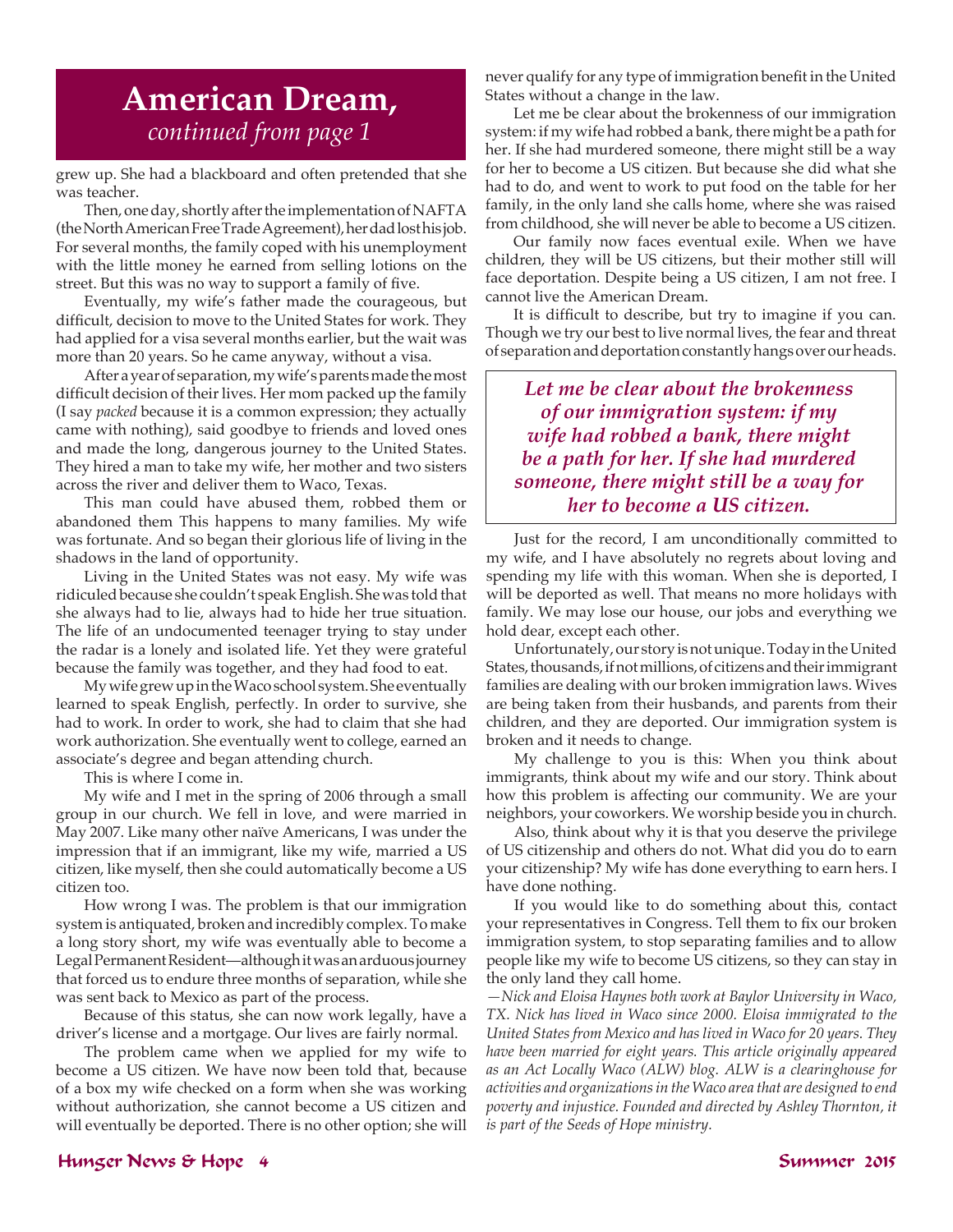# Special Section *La Bestia:* A Close Look at Immigration

by Linda Freeto

They walk through the door of an unpretentious house in Grapevine, TX, where they are greeted with smiles, *hellos* and handshakes. Some of them are white, some are brown and some are black. Who are these people who are willing to push through their anxieties and fears to enter this country? They are documented and undocumented immigrants.

The door they are entering belongs to a nonprofit immigration legal service called Justice For Our Neighbors Dallas-Fort Worth (JFON-DFW). There are fifteen JFON offices around the country, helping immigrants adjust to the culture and conditions in the US. JFON also provides low-cost, highquality legal services that work within the immigration system.

Justice For Our Neighbors was established by the United Methodist Church after extensive study of the question "Who are our neighbors?" Jesus tells us in Mark 12:30-31 to "love the Lord with all your heart and with all your soul and with all your mind and with all your strength." The second part of this Scripture continues, "You shall love your neighbor as yourself."

The story below is taken from the JFON-DFW files. The name of the JFON client has been changed because of confidentiality issues.

*undocumented immigrant, even though he has lived in the US his whole life.*

*JFON-DFW Attorney Maria Macias is working with Jose to gather his documents pertaining to the Deferred Action for Childhood Arrivals (DACA) law. Jose will graduate in 2016 from high school and wants to go to the University of Texas at Austin to study engineering.*

I think every generation of Christians has asked the question "Who are our neighbors?" Our neighbors are those who struggle to make a living, those who are single and trying to get into college, those who are looking for work to provide the very basics for their families. Our neighbors are those who come into the United States looking for safety, freedom and a place to call home.

*The History of Migration*<br>*N A I*gration has been around since the beginning of time. **M**igration has been around since the beginning of time.<br>Throughout history, people have moved from one country to another looking for the safety and freedom. This practice can be traced back to the 1700s BCE. People either moved across country borders on their own or were driven out by others.

continued on page 6

*Jose's mother was pregnant out of wedlock. Because her family would be disgraced, she hid in the family home in Mexico out of their neighbors' sight. Jose was only a few months old when he was smuggled out of Mexico to be brought up by an aunt in the United States.* 

*The aunt did not adopt Jose, which put him in a very difficult situation. The United States is the only country he knows, and English is his primary language. Jose is an* 

*Right: Migrants climb onto a cargo train called* La Bestia (*"the Beast") to catch a dangerous ride across the US border.* 

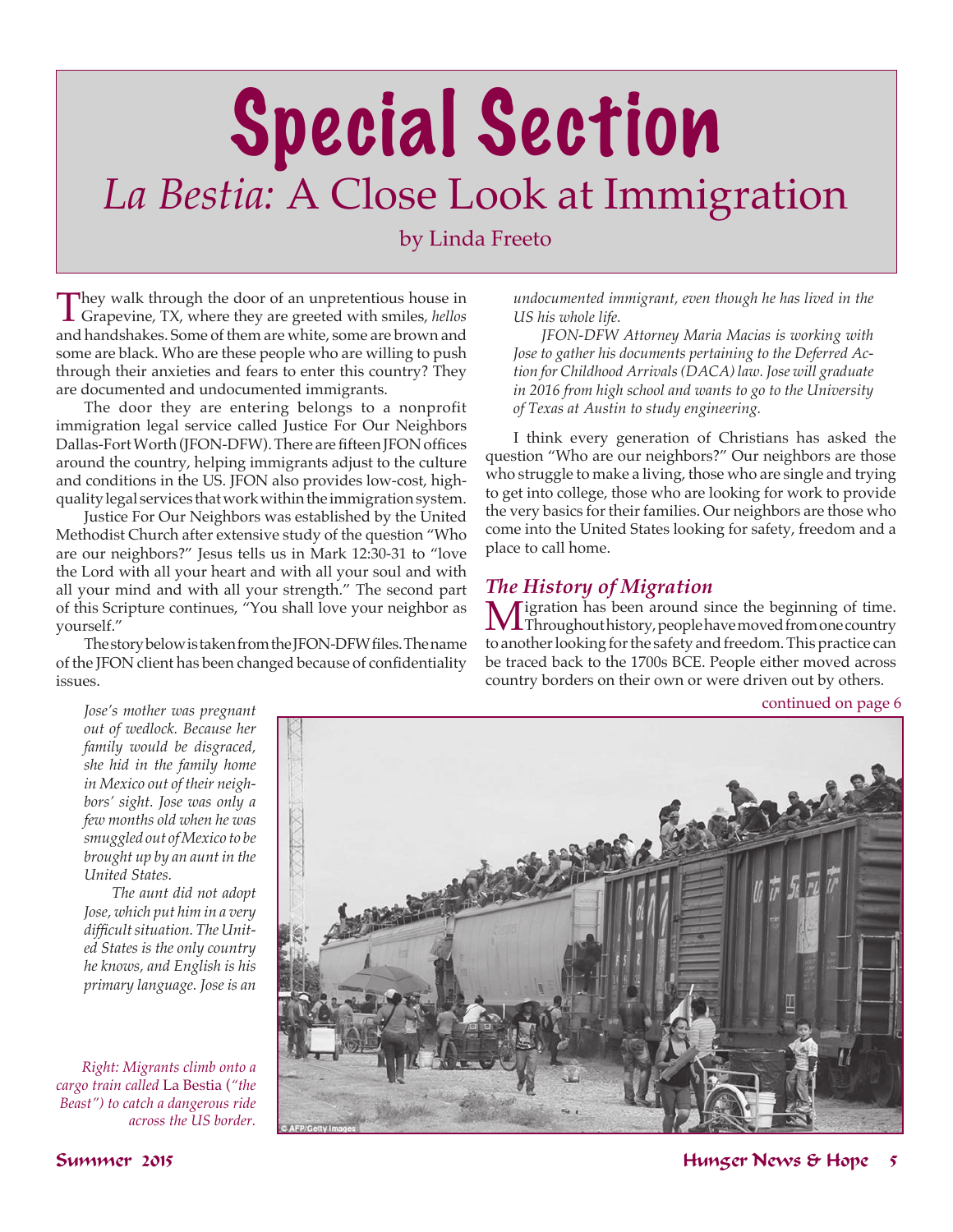People have been migrating to this continent from Europe since the early 1600s (CE), when Puritans left England to escape religious persecution. They came to the "New World" searching for freedom to worship God as they chose—without fear of being labeled heretics and blasphemers, and without the threat of being put to death for their beliefs.

Others came to the New World during that century seeking relief from economic hardship and harsh taxation.

*Our neighbors are those who struggle to make a living, those who are single and trying to get into college, those who are looking for work to provide the very basics for their families.* 

Between 1845 and 1846, more than 1.5 million adults and children migrated from Ireland to seek refuge in the United States. Their country was in a deep famine, which they call the "Great Hunger."

A million people died of starvation and disease. The ones who came to the US saw it as a place where their children could eat and live to grow into adults.

From 1960 to 1996, thousands migrated from Guatemala to the US to escape a brutal civil war. The mass slaughter of men, women and children in the 1970s caused a large-scale migration into Mexico and the United States.

These people left to escape a threat of death and destruction most of us can't imagine. More than 150,000 people were killed or just "disappeared" in the early 1980s. Unfortunately, many people in Central America continue to face this kind of violence every day.

In 2013 and 2014, a wave of undocumented children crossed the Mexican border into the US. In Texas alone, more than 52,000 unaccompanied children were smuggled over the border.

Families were being threatened, and if their children were going to live, the only hope they saw was to get their children out of Honduras, Guatemala and El Salvador to the US.

### *Why People Leave Their Homelands*

 $\bigcap$  ome people escape appalling conditions by climbing **O** onto a homemade raft and crossing the ocean. Some walk for months across dry deserts, over mountain ranges and through thousand-year-old forests. As this issue goes to press, more than 3 million people have fled from Syria into Europe and all over the world.

All of these people are escaping a life no longer bearable in a place they once called home. They are all willing to put their lives in danger to reach a new land where they believe there is safety for them and their families. They are refugees.

They believe, or hope, they will be welcomed in the US, but, in many cases, this is not the reality. Many refugees, when they cross the United States border, will become "undocumented immigrants."

Those who come from Central and South America will do anything to escape drug-infested communities,gang retaliations and suppressive poverty.<sup>1</sup> They will even climb on top of a cargo train called *La Bestia* ("The Beast"), traveling at high speeds, slipping and sliding as they hang on to anything close at hand.

Even though the train is not meant for passengers, more and more people scramble to the top of each car or hang off the side of the train, knowing that at any minute someone can fall off and are badly injured or killed.

They hang on, because they are also hanging onto their dreams of a better life for themselves and their families. They crawl to the top in desperation to leave deplorable living conditions.

As scared, weary people press against each other, the train races to its destination, finally reaching the United States border. But the cargo train is not the only Beast these people will face. They will have to face the Beast of the United States immigration system.

Today, the United States is in a desperate struggle over how to handle over 11 million undocumented immigrants who live across the nation—people who look to the United States as a place of safety, a place of freedom, a place called "home." The system, however, is too crowded. Many slip through the cracks and become threatened with deportation and family separation.

Although people migrate from their homelands to the US for many reasons, the most common of these are dire economic conditions and violence. Many people flee increasing violence in their home countries—gang violence, violence from drug cartels (who threaten the lives of children if they will not deliver or sell drugs), civil conflict and external wars. Many come to escape extreme poverty and brutal cultural oppression.

One example is the story of Azswan, who lives in Portland, OR:

**EVALUE THE CONSULTS INTERFERIGHT CONSULTS IN the CONSULTS INTERFERIGHT CONSULTS IN the CONSULTS IN the CONSULTS IN the CONSULTS IN the CONSULTS IN the CONSULTS IN the CONSULTS IN the CONSULTS IN the CONSULTS IN the CONSU** *I came to the United States on the Iraqi Young Leaders Exchange Program. I have been here since July 23, 2014, and my Visa was for one month. Right in the middle of the fun I was having around the US with 35 Iraqi students and 10 Americans, my family called me and told me that they have left home and they are refugees. Now my village is taken over by ISIS2 , and they are killing people for their religious beliefs. Thousands of young girls are now taken as sex slaves. So I applied for asylum in the US before my Visa expired. I did my interview. Now I'm just waiting for the letter to come. If they say "Yes," then I'm safe here. If not, then I might have to go back, and could be killed there.3*

From countries in Africa and the Middle East, people travel for months and sometimes years trying to reach the United States. Many families spend their entire life savings to make the long journey.

These individuals and families give up everything friends, family and livelihood—to make the dangerous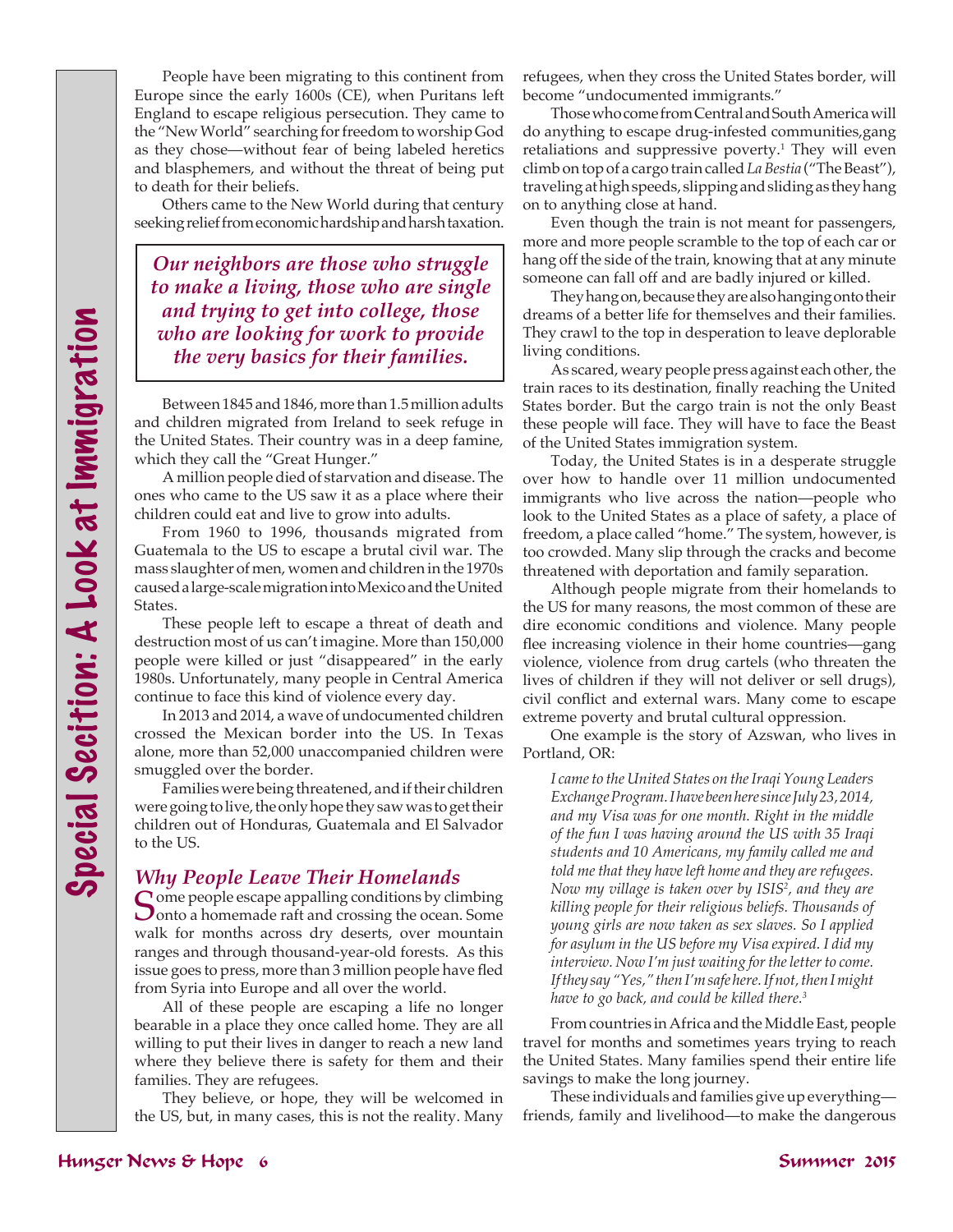trip to this country. Many will lose their lives along the way. Then, once in the US, most immigrants live a life of poverty, obscurity, discrimination and exploitation in their new home.

And yet, they still come. Here is another story:

*Yovanna, a 16-year-old Honduran girl, arrived at Corinto, Honduras, with only a backpack and a few papers. Scrabbled in ink, the note she carried said, "We're not kidding. You now have seven days [to leave]. We don't want to hurt you, but you have to believe us. Death." It was signed "M18," the name of a violent Central American street gang. Honduran officials helped "Yovanna" through Guatemala as she traveled to the US. Someone wrote, "No one knows if she got there."4*

After the story of unaccompanied children broke out in the summer of 2014, it was reported that "smugglers" (known as *coyotes*) were spreading the word that children would get amnesty or asylum upon their arrival in the US. This was (and is) not true, but the families had no way of knowing this.

They were encouraged to let their children go with the *coyotes* on the journey of thousands of miles to the US border. Some children made it; many just disappeared along the way.

### *Once the Immigrants Are Here…*

**M**ost towns and cities in the United States are not equipped to receive the influx of immigrants into their communities. They do not have the resources to assist families who need help once they are here.

Immigrants from Syria, Iraq, Nigeria, Sudan, Libya and Somalia come from war-torn countries. They would rather face poverty and crowded arrangements than to wake up to the sound of screams and gunshots.

They feel that here there is a chance to survive, and their children have a chance to live into adulthood.

The book *"What Is The What"* by Dave Eggers is an autobiography of Valentino Achak Deng, a Sudanese boy who became one of the "Lost Boys" during Sudan's civil war in the early 1980s.

Valentino describes childhood memories of gunshots invading his sleep, of flickering light that was the burning hut next to him, of screams erupting around him as he scrambled out of his hut.

Hundreds of people from his community, Marial Bai, lay dead on the ground. Babies cried as they lay beside their mothers. By morning even the babies were dead. Valentino did not see his parents or siblings. He did not know where they were or if they were alive. And thus began his journey into the unknown.

Almost a billion people around the world live in desperate, demoralizing poverty. Some live in tents or cardboard boxes. Some live where they put their blanket down—dry, dirty and dusty. In most cases, clean water is at a premium.

Food is also in short supply. These millons of people want the same things people in the United States want: shelter, safety, food, clean water, an education for their children and employment.

### *Why Should We Care?*

One important reason for us to care is this: each person who struggles for the bare minimums in life is our neighbor. In fact, these people are our family in the eyes of God.

For every instance of disaster, destruction, genocide, murder, starvation, scarcity and lack of basic human needs, we are called to care and to help. We are called to be aware of the world around us, aware of the struggle of God's children. If that is not enough to make us care, there are other, more "economic" reasons to care.

The biggest complaint against Immigration Reform contends that to legalize 11 million undocumented immigrants living in the US would take trillions of dollars and be too costly for our nation. Marshall Fitz, Philip E. Wolgin and Patrick Oakford took on this question in the article "Immigrants Are Makers, Not Takers" from the Center for American Progress. Here's what they found:

- 1. On average, US natives benefit from immigration. Instead of substituting for the existing American workforce, immigrants complement it. Fifteen percent of immigrant workers are in the fields of construction, food services and health care. (Center for American Progress)
- 2. Approximately 40 percent of PhD scientists working in the United States are born abroad. (Bureau of Labor Statistics; American Community Survey)
- They two encouraged to let their children in points. The consequent state of such a state of such a state of such a state of such a state of such a state of such a state of such a state of the consequent state in the burs 3. Immigrants and their children assimilate into US culture. For example: approximately 72 percent of first-generation Latinos speak their native language as their predominant language. Only seven percent of the second generation speak their native language as predominant. (Pew Hispanic Center/ Kaiser Family Foundation)
	- 4. Immigrants have lower crime rates than natives among men aged 18 to 40. Immigrants are much less likely to be incarcerated than natives. (Butcher and Piehl)<sup>5</sup>

## *What Can We Do to Help?*

 $M$ e do not learn about immigration through numbers. We learn through personal stories. Since the formation of the United States, we have benefited by the energy and human spirit of the newcomers who cross our borders every day. The challenges we face today are not new. Only the stories are.

Antonio, described as a "DREAMer," wrote this:

*I fight for immigration reform that would benefit my community; the 11 million undocumented immigrants who live in this country. The ones that see it as the* 

continued on page 8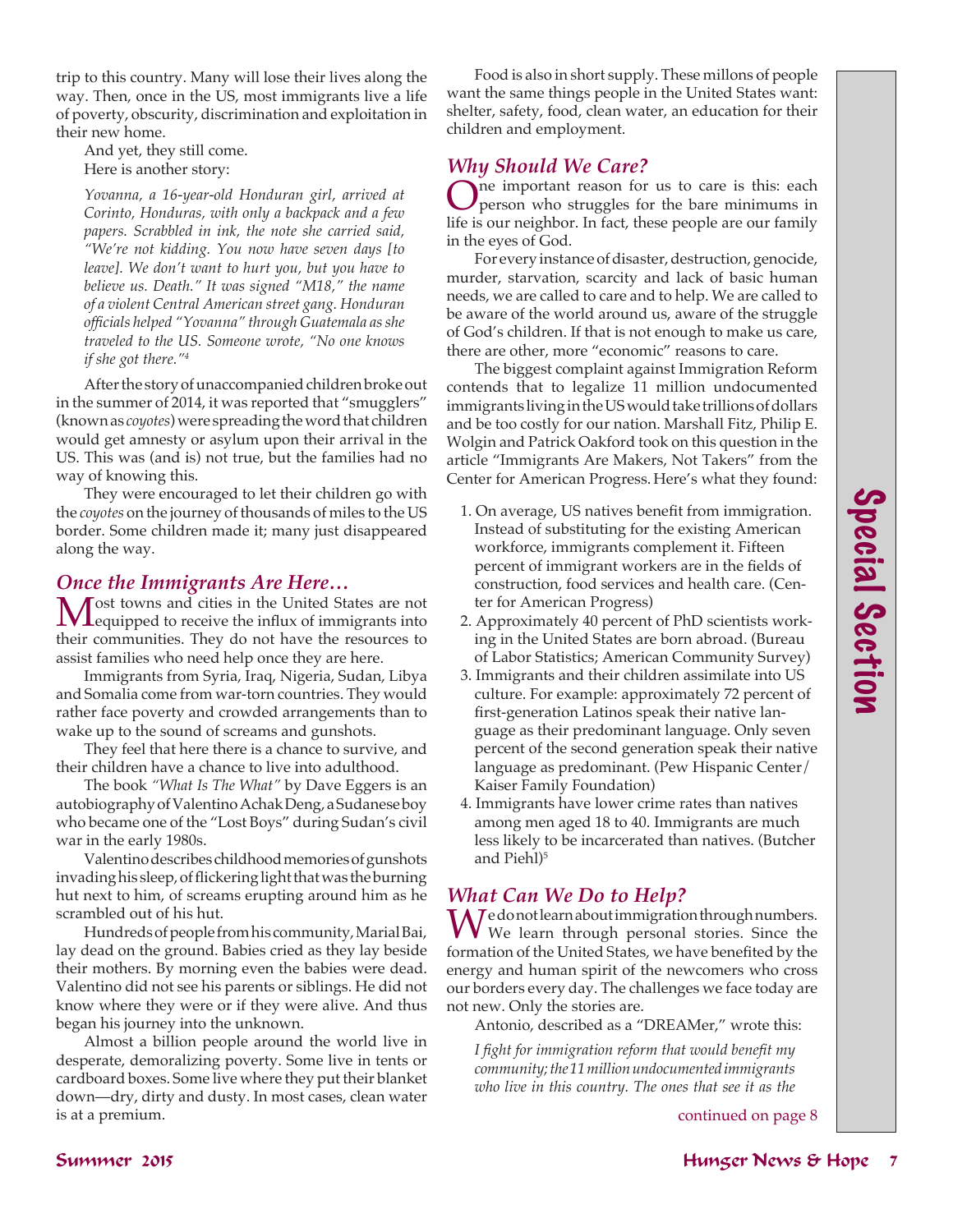*land of freedom and opportunities, and the ones who work hard to bring economic and social benefits to the United States of America.6*

### *So, Here's What You Can Do:*

- 1. Meet the immigrants right where they live. Seek them out. Get to know them. Learn about their culture; learn some of their language. Show your willingness to be part of their lives.
- 2. Find out who represents you locally and in Washington, DC, and how to contact them. (You can find your Congressional representatives at www. opencongress.org/people/zipcode-look-up.)
- 3. Contact your representatives and tell them you want fair immigration reform. Tell them you want families to stay together, not to be separated. Tell them the US Immigration System must be fixed.
- 4. Educate yourself about what is happening with Immigration Reform, and how it affects the lives of our immigrant brothers and sisters.
- 5. Find out about your own migration history: Brian Eaton was a member of the Board of Directors for JFON-DFW when he wrote these words :

*It's easy for many of us to see immigrants, who have different customs and often speak a different language, as someone other than "neighbor." It's hard for me to identify with immigrants. I haven't had an immigrant in my family (as far as I know) for 146 years, since my great-great-grandfather left a famine and very difficult life in Sweden with \$10 to his name. He wanted a better life for himself and his family. That move, that we generally take for granted, led to incredible opportunities, numerous blessings and, ultimately, to the place*  train ride to the United States border.

Every day, our immigrant neighbors face *La Bestia* as they step nervously into the waters of the broken immigration system. Let's give them a hand-up to level, dry ground and walk with them through the process.

*—Linda Freeto is a pastor in the Central Texas Conference of the United Methodist Church. Linda is the chairperson of the JFON-DFW Board of Directors in Grapevine, Texas. A former member of the Seeds Council of Stewards and a former volunteer Business Manager for Seeds, she lives in Waco, TX, with her husband.*

### *Endnotes*

1. "Central American Migrants and 'La Bestia': The Route, Dangers, and Government Responses," September 10, 2014; www.migrationpolicy.org.

2. *ISIS* is the common term for the "Islamic State of Iraq and Syria" (ISIS), a jihadist extremist militant group operating in the Middle East.

3. *My Immigration Story: The Story of US Immigrants in Their Own Words* (www.myimmigrationstory.com).

4. "Wave of Unaccompanied Children Swamps Debate over Immigration Under Age," The Economist (www. economist.com).

5. "Immigrants Are Makers Not Takers," Center for American Progress (www.americanprogress.org)

6. A DREAMer is a young immigrant who falls into the general requirements of the Development, Relief and Education for Alien Minors (DREAM) Act—a legislative proposal for a multi-phase process for undocumented immigrants in the US that would first grant conditional residency and, upon meeting further qualifications, permanent residency.

*where I and my family are so fortunate to be today.*

6. Find a group or nonprofit in your area where you can meet and work alongside immigrants. Their language may be difficult; their living conditions less comfortable than your own. But you will experience their humanity. You will come to understand them and even like them.

This is not the whole<br>immigration story—far from it. But maybe it opens our minds to see a piece of the struggle for those who arrive at our doorstep face every day. *La Bestia* isn't just a dangerous

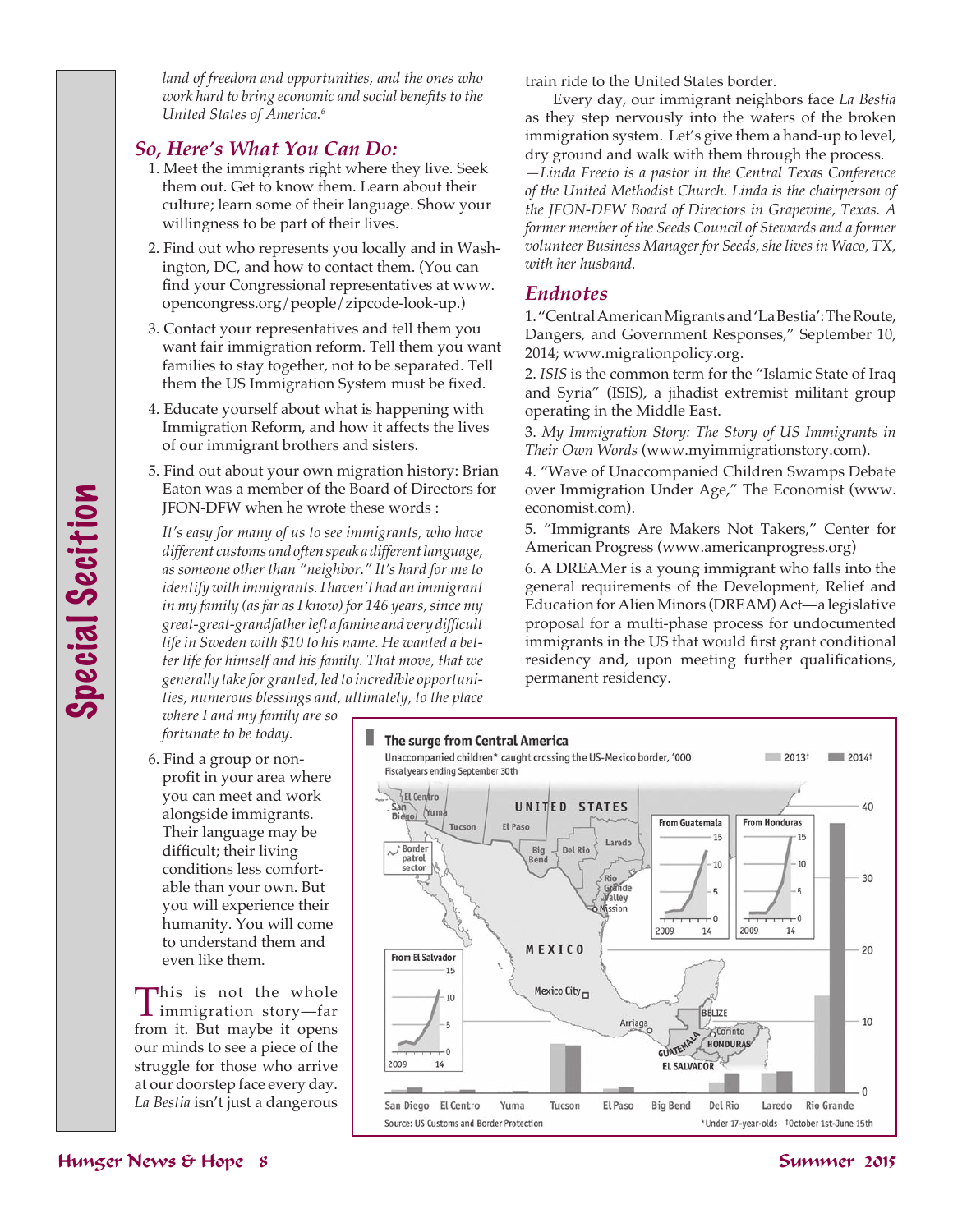# Resources & Opportunities

# *Coyotes: A Journey Across Borders with America's Illegal Migrants* reviewed by Linda Freeto

Ted Conover, *Coyotes: A Journey Across Borders with America's Illegal Migrants,* Vintage Books: 1987, 2006; 264 pages. Available in multiple markets, \$ 15.95 for paperback.

*Sun slipped through the cracks left by poor workman-ship, providing the shack's only light. A space around the plywood slapped across the window, a slit between the corroding sheet-metal door and its jamb, tiny arcs between crumbling cinder blocks and the corrugated tin roof: if you stood in the right places the rays hit your shoes, surrounded by cigarette butts, everything dusty on the dry dirt floor.*

*Alonso, squatting down to give his legs a rest, surveyed the scores of butts. "Lots of wetbacks waited here, eh?" I thought of the minutes of worried waiting represented by each butt, the cumulative anxiety of them all. Already, since the coyotes had left us here, we had waited two hours; my cigarettes, now, were gone. No one but the coyotes—the smugglers—knew exactly where we were. If things were going according to plan, we were somewhere near the Rio Grande, and would soon be ferried across to the United States. But, if they disbelieved the story I had invented and still suspected I was an undercover cop, then…anything could happen (page 1).*

This is how Ted Conover begins his journey in this true-life story of illegal migrants crossing from Mexico into the United States. This is a new world for Conover, as it would be for any Americans who voluntarily put themselves in danger to learn how immigrants survive—or not survive—the grueling journey from the past into the future.

Conover does not want to "just" hear the stories; he wants to experience the uncertainty of the future, the fear of betrayal, the stress of being caught. Hundreds of people cross this border every day. Now it is his turn to sneak across the mighty river that serves as a natural border between Texas and the Mexican states of Chihuahua, Coahuilo, Nuevo León and Tamaulipas.

Some people cross the border by themselves or with others they know. But most put their lives into the hands of *coyotes*, smugglers who help people cross the US-Mexico border illegally. A *coyote* will charge people anywhere from \$5,000 and up to help them get from one side of the river to the other. These fees are for the use of the route they are traveling—and to pay bribes or protection fees from Mexican law enforcement, gangs and drug cartels along the way.

However, having a *coyote* as a traveling companion is not always safe. Many *coyotes* take the money and then take the person or family hundreds of miles away from home, only to sell them to cartels for "forced recruitment." Or the *coyote* abandons them in the desert to die. And yet, out of desperation,

the number of people seeking this journey continues to grow.

 Being aware of the dangers, immigrants still cross United States borders, looking for a place to survive, a place they

can make a living to support their families, a place where they will feel safe from the violence that is so much a part of their lives.

 Ted Conover's *Coyotes: A Journey Across Borders with American's Illegal Migrants* takes us through the laughter, the sorrow, the hardships, the fear and anxiety of his journey. It is a testament to the fact that the human spirit is strong and willing to walk a dangerous path, if it means survival.  $\blacksquare$ 



Is the idea of a Hunger Emphasis new to your congregation? If so, check out this new resource from Seeds of Hope. Since this updated primer was sponsored by the Gemmer Family Christian Foundation, electronic copies are free. Email seedseditor1@gmail.com or go to www.seedspublishers.org to get your copy!





*a hunger emphasis primer for beginning churches*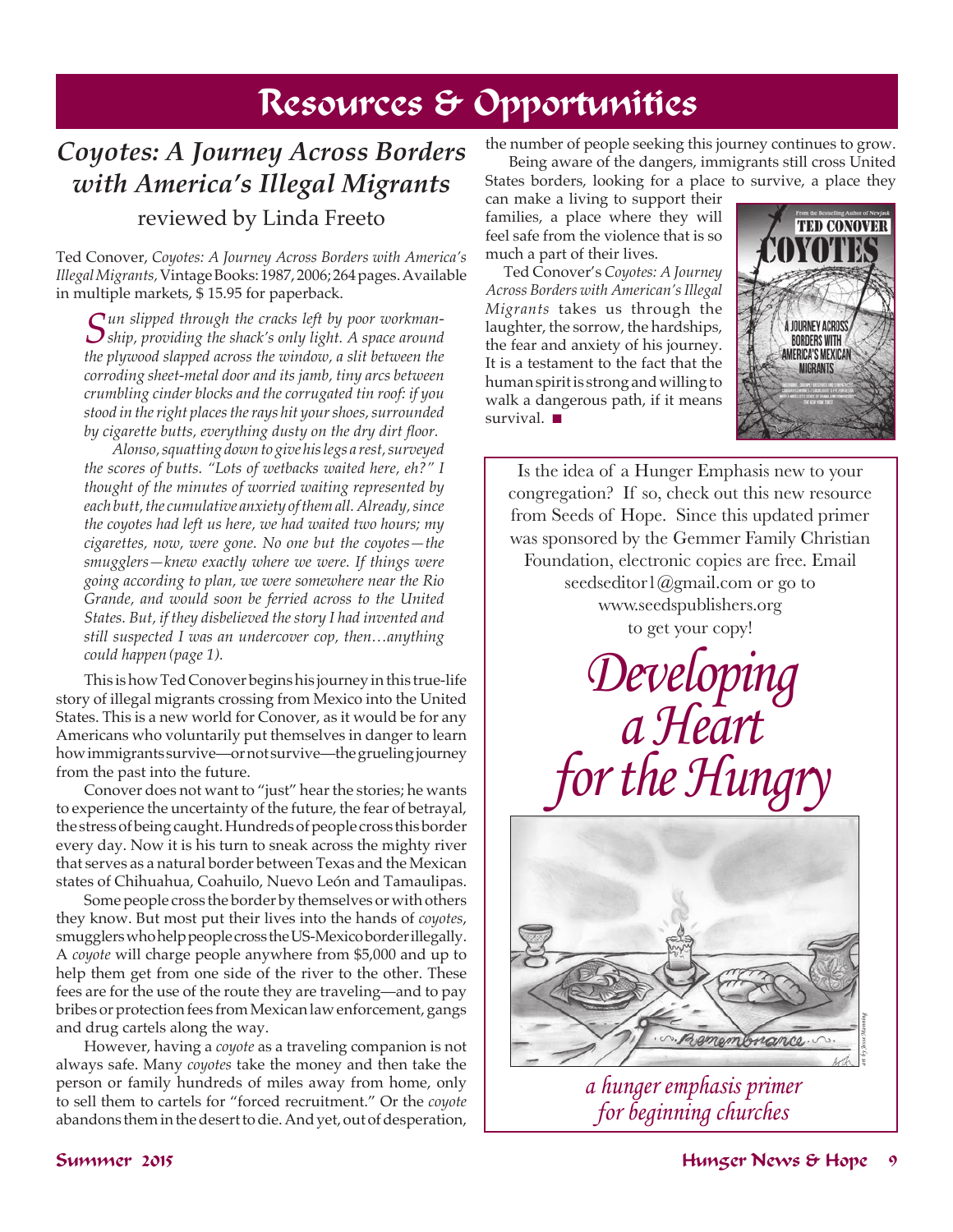# Resources & Opportunities

# *I Love Yous Are For White People: A Memoir* reviewed by Linda Freeto

Lac Su*, I Love Yous Are for White People: A Memoir,* HarperCollins Publishers: 2009; 246 pages, available in multiple markets, \$14.99 for paperback.

*My father's grip around my wrist is so tight that it burns me. I grit my teeth and continue running silently behind him. My fingers start to tingle before my whole hand goes mercifully numb. I've run faster and farther this afternoon with Pa than I ever have before.*

*It's amazing what you can do when you have no other choice. Pa pulls harder on my outstretched arm. We need to be moving faster. I can tell we're headed toward the bay. No one has told me where we're going, or why we need to move this fast, but I don't really care. I have spent so little time with Pa these last few months that I welcome this frantic journey.…* 

*Pa is charging up the hill so fast that I stumble and fall on the clumpy grass as we near the crest. Pa releases my hand and spins around to survey the valley behind us. He sighs deeply. My mother and sister have just emerged from the tangled jungle below. I squint to make out the fear on Quy's face. Not yet three years old, she's terrified by our frantic pace. As Ma approaches the base of the hill, Quy stops running. Ma leans forward and continues up the slope, dragging Quy behind her like a rag doll. Pa stumbles and slides down the hillside to help them. A loud crack of thunder startles me. (pages 1-2)*

*I Love Yous Are for White People* begins with Lac Su running with his family with sounds of gunfire and bombs exploding behind them. "Pa throws a silent look at Ma, and she nods. We start running down toward the water, but the violent thunder cracks nearby, sending us cowering to the ground. Ma, her



face white and eyes wide with fear, crouches over Quy. I've never seen her look this way. Pa storms over and shouts at me. Get on my back!" (page 2)

The young family races toward the water; their only option is to escape from their home—the Socialist Republic of Vietnam.

The beginning of *I Love Yous Are For White People* is seen through the eyes of five-yearold Lac Su. The story starts with a confused, frightened child and moves into a life of a rebellious teenager. Su shows us how the family struggles between Vietnamese and American traditions; the struggles of a war-torn country to the violence of the ghettos of Los Angeles.

From the beginning to the end of *I Love Yous Are For White People*, Lac Su simply tells his story. It is a message of hope for many immigrants in the United States as they also struggle to better their lives in a land of plenty.  $\blacksquare$ 



…check out the new Hunger Emphasis packet from *Sacred Seasons,* "Welcoming the Stranger."

*Sacred Seasons* is a series of creative worship tools to help raise awareness of hunger and justice issues. A year's subscription of US\$100 includes Advent/Christmastide,

Lent/Eastertide and a fall Hunger Emphasis packet. To order, call 254/755-7745 or e-mail seedseditor1@ gmail.com. Single packets are US\$40. (Non-US subscriptions are US\$115; individual packets are US\$50.) For more information, go to www.seedspublishers.org.



Hunger News & Hope 10 Summer 2015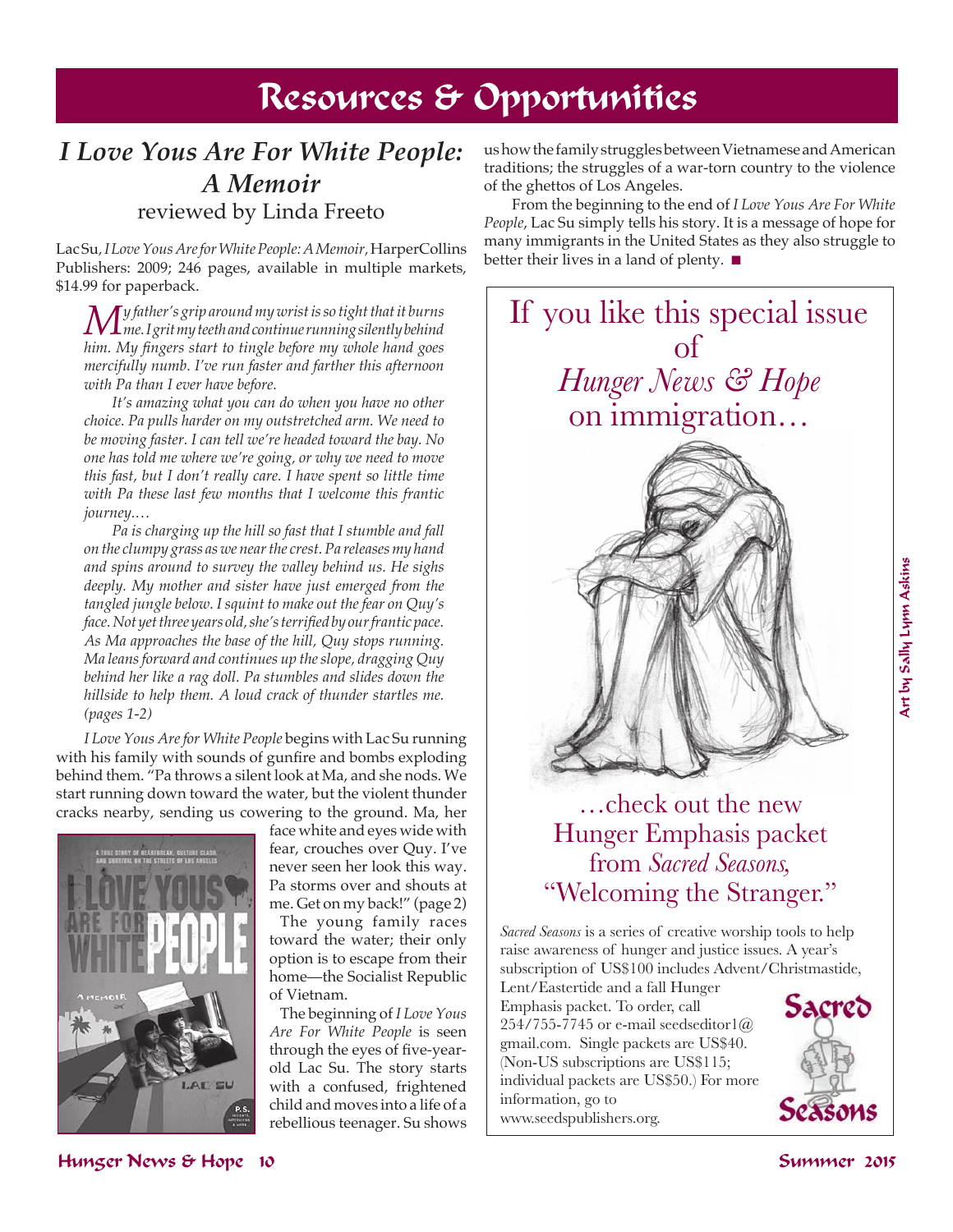# Resources & Opportunities

# *What Is the What: The Story of a Lost Boy of Sudan* reviewed by Linda Freeto

Dave Eggers, *What Is the What*, Vintage Books: 2007; 535 pages, available in multiple markets, \$16.00 for paperback.

*I heard my mother's words, though her voice was like a memory. What was happening now was utterly new. Now there were five or more of these new machines, great black crickets in every direction. I walked out of the hut and into the center of the compound, transfixed. I saw other boys in the village staring up as I was, some of them jumping, laughing and pointing to the crickets with the chopping sound.*

*But it was strange. Adults were running from the machines, falling, screaming. I looked at the people running, though I was too dazed to move. The volume of the machines held me still. I felt tired in some new way, as I watched mothers grab their young sons and bring them back into the high grass and throw themselves to the ground. I watched as one of the crickets flew over the soccer field, flying lower than the other machines; I watched as the 20 young men playing on the field ran toward the school, screaming. Then a new sound pumped through the air. It was like the cutting and dividing of the machine, but it was not that.*

*The men running to the school began to fall. They fell while facing me, as if they were running to my home, to me. Ten men in seconds, their arms reaching skyward. The machine that had shot them came toward me now, and I stood watching as the black cricket grew larger and louder. I could see the turning of the guns, two men sitting in the machine, wearing helmets and sunglasses like my father's. I was unable to move as the machine drew closer, the sound filling my head." (pages 74-75)*

Thus Valentino Achak Deng, known to his friends as Achak, relives a life where a nightmare erupts in his homeland. He lives through the killing of thousands of his fellow Sudanese men,



women and children during the time the Sudan People's Liberation Army (SPLA) began to grow.

The story goes back and forth between Achak's life as a child in the Sudan, and his life in the United States. During this time, even in the United States, his life was put in danger when he opened his apartment door to be confronted by thieves who beat him up and took over his home.

As Deng clearly struggles to tell his story to author Dave

Eggers, remembering his life as one of the "Lost Boys of Sudan." Walking thousands of miles across a hot, dry land, Achak shows a strength and resiliency that will amaze you.

At times the stories are shocking, but they are always thought-provoking. After reading *What Is The What*, we are forced to look at the world through different eyes. This is a must read for anyone who cares about human struggles.

*Author's note:* What Is The What *is published as a novel, but it is definitely the autobiography of Valentino Achak Deng. As Mr. Deng explains in the preface, "I was very young when some of the events in the book took place, and as a result we [Deng and Eggers] simply had to pronounce* What Is The What *a novel."* 

*—Linda Freeto is a pastor in the Central Texas Conference of the United Methodist Church. Linda is the chairperson of the JFON-DFW Board of Directors in Grapevine, Texas. A former member of the Seeds Council of Stewards and a former volunteer Business Manager for Seeds, she lives in Waco, TX, with her husband.*

# **Chinese Students** *continued from page 3*

Although it's only one year after I graduated from college, I feel like I have already struggled for a long time. But I have barely begun. Many international graduates have to sell their labor to companies cheaply and for unhappy working conditions. Some people say it would be smarter just to go back home.

It's a long struggle, and you need luck: luck to find an employer who can sponsor your VISA, luck to get through the government lottery, luck to find a company that will help you apply for a green card, and luck to hold out until you get permanent resident status.

*—Poplar Yaun graduated in May 2014 with a Masters of International Journalism from Baylor University. She hails from Changzhou, Jiangsu, China. She was a Seeds of Hope intern in the Fall of 2013, and has continued to write a number of articles for HNH about her homeland. Just before press time, she learned that she had received a work VISA.* 

### **Endnotes**

1. A Temporary Worker Visa.

2. "Green card" is the informal name for the United States Permanent Resident Card for immigrants.

Would you like to receive free electronic copies of *Hunger News & Hope* as they come out? Email seedseditor1@gmail.com to add your name to the e-list.